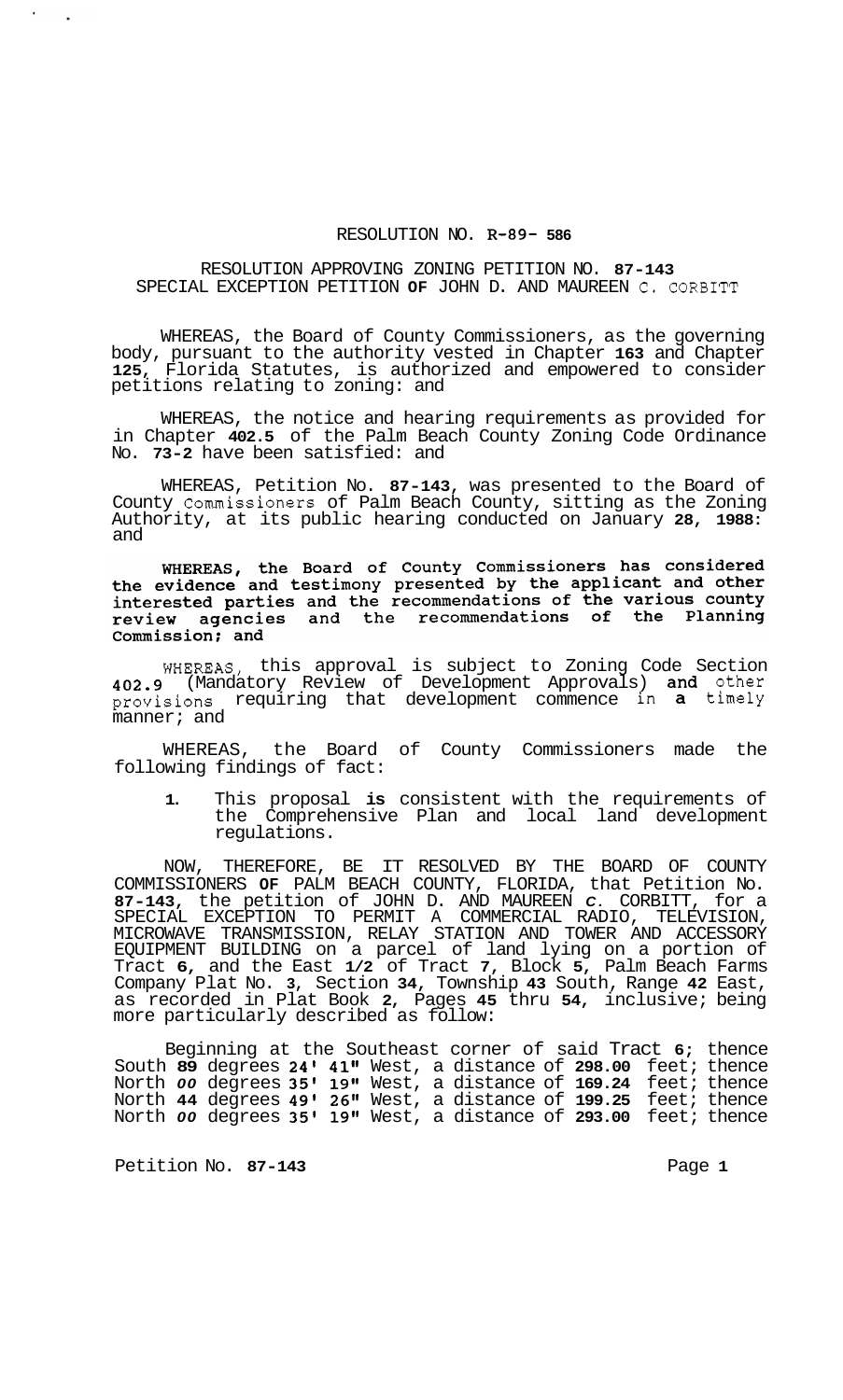North **89** degrees **24' 41"** East, a distance of **437.00** feet; thence South *00* degrees **35' 19"** East, a distance **of 605.00** feet to the POINT **OF** BEGINNING afore described.

Less the North **55.00** feet thereof for Lake Worth Drainage District (L.W.D.D.) Lateral Canal No. **3,** located on the southwest and southeast corners of the intersection of Belvedere Road (10th Street North) and Tall Pines Road, in an AR-Agricultural Residential Zoning District, was approved as advertised, subject to the following conditions:

- **1.**  Prior **to** site plan certification, the petitioner shall submit documentation substantiating that the proposed tower is not located within the air flight height restrictions zoned according to the Airport Zoning Code.
- **2.**  Simultaneously with site plan submittal to the Site Plan Review Committee, the petitioner shall submit engineer's certified calculation substantiating the one-hundred ten percent **(110%)** breakpoint calculation, or reposition the tower to meet the one-hundred ten percent **(110%)** setback requirement.
- **3.**  The petitioner shall replace on a one to one ratio, in numbers and species, the native material proposed to be removed. This replanting program shall be graphically depicted on the site plan, prior to site plan certification.
- **4.**  Prior *to* site plan certification, the site plan shall be revised to indicate the following:
	- a. Twenty foot paved ingress and egress easement to the tower location from Belvedere Road.
	- b. Paved access and parking lot **or** obtain variance relief from Engineering Department.
	- c. Required handicapped space.
	- d. Minimum trees to be planted.
- **5.**  The petitioner shall provide one **of** the three perimeter landscape strips. Staff recommends the petitioner locate the perimeter landscape twenty feet from the **sub**  area perimeter rather than site perimeter to provide screening of facility from residences.
- *6.*  **The** developer shall retain the stormwater runoff in accordance with all applicable agency requirements in effect **at** the time of the permit application. However, at **a** minimum, this development shall retain onsite

Petition No. **87-143** Page **2** 

.

**i**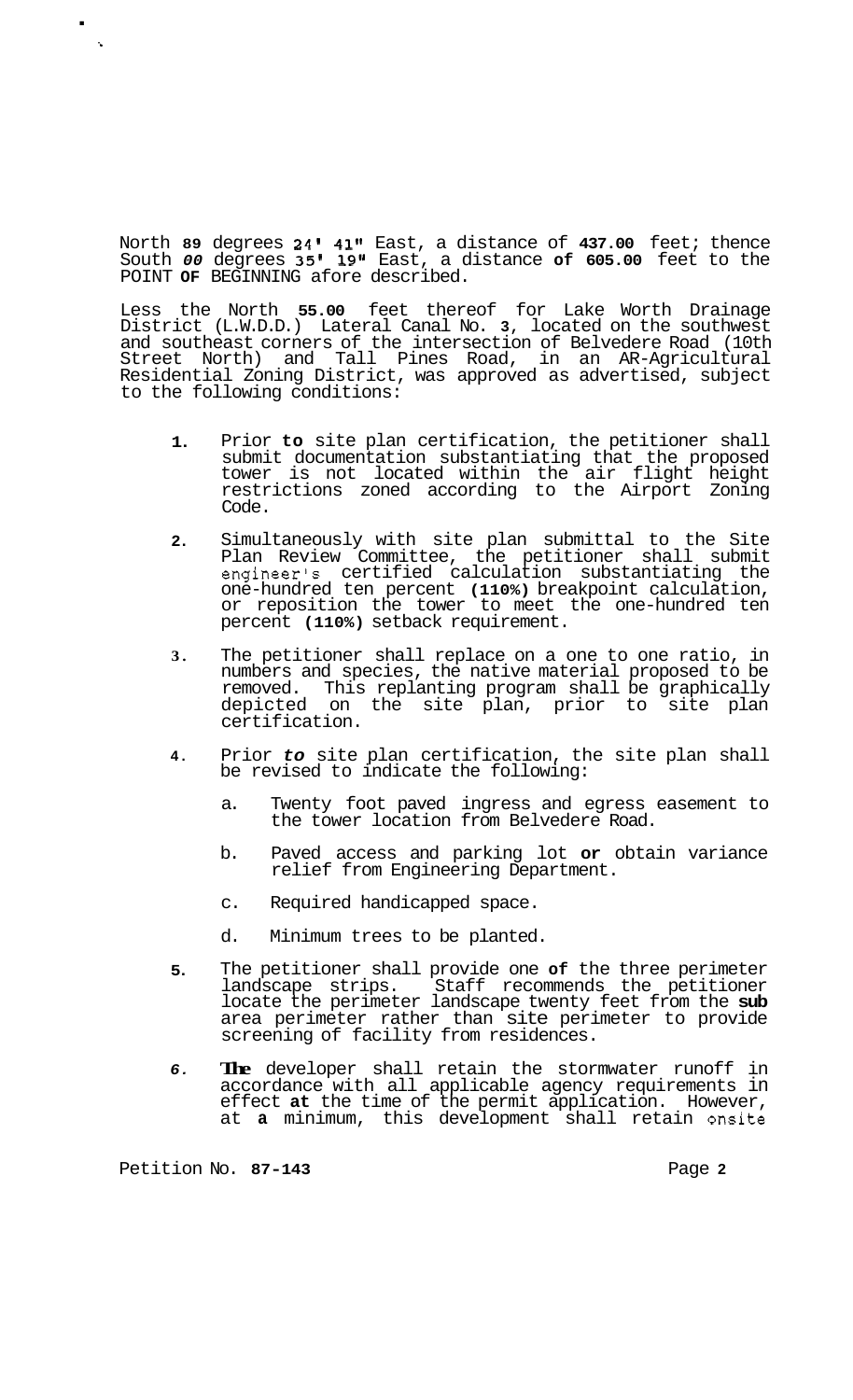**three (3) inches of the stormwater runoff generated by a three (3) year-one (1) hour storm as required by the Permit Section, Land Development Division. The drainage system shall be maintained in an acceptable condition as approved by the County Engineer. In the event that the drainage system is not adequately maintained as determined by the County Engineer, this matter will be referred to the Code Enforcement Board for enforcement.** 

- **7. The property owner shall pay a Fair Share Fee in the amount and manner required by the '#Fair Share Contribution for Road Improvements Ordinance" as it presently exists or as it may from time to time be amended. The Fair Share Fee for this project presently is \$27.00 (1 trips X \$26.79 per trip).**
- **8. In addition the petitioner shall contribute the amount of \$8.60 as established in Article V Section 3 (Insignificant Project 'Standard) of the Traffic Performance Standards Code. These total funds of \$35.60 shall be paid prior to the issuance of the first Building Permit.**
- **9. The use of the tower shall be limited to commercial microwave transmission and relay for cellular telephone systems and related governmental uses.**
- **10. This Special Exception shall automatically expire within one (1) year after the completion of the Belvedere Road** - **Florida's Turnpike (Sunshine State Parkway) Interchange. The approval may be extended by the Board of County Commissioners upon petition pursuant to Section 401.1 of the Palm Beach County Zoning Code.**
- **11. Petitioner agrees to accommodate concurrent governmental uses of the tower at no charge to the public, provided that such uses will not interfere with the principal operation of channels on the tower.**

**Petition No. 87-143** Page 3